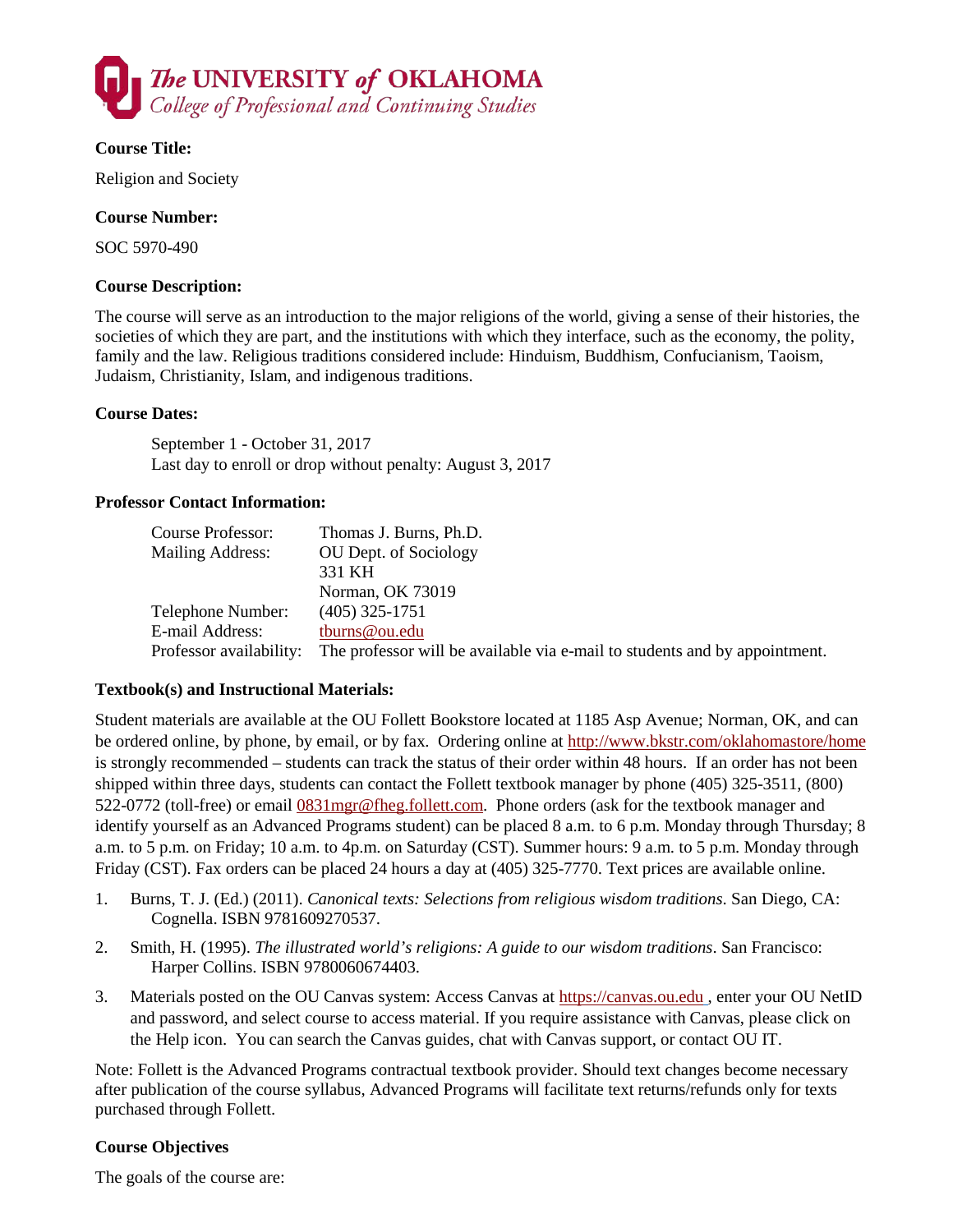- to develop an understanding and appreciation of the major religions of the world;
- to understand how religious institutions develop historically;
- to develop a sense of how social science can study religion; and
- to see how religious institutions are influenced by, and have an influence on, societies and the people in them.

#### **Course Outline:**

- 1. General Introduction and Orientation
	- a. Go over the syllabus and discuss general ideas in the discipline
	- b. Read Smith Chapter 1 (pp. 8-15)
- 2. Hinduism
	- a. Read Smith Chapter on Hinduism (pp. 17-57)
	- b. Read from Burns Volume on Hinduism (pp. 1-26)
- 3. Buddhism
	- a. Read Smith Chapter on Buddhism (pp. 58-97)
	- b. Read from Burns Volume on Buddhism (pp. 27-57)
- 4. Confucianism
	- a. Read Smith Chapter on Confucianism (pp. 98-121)
	- b. Read from Burns Volume on Confucianism (pp. 59-82)
- 5. Taoism
	- a. Read Smith Chapter on Taoism (pp. 122-143)
	- b. Read from Burns Volume on Taoism (pp. 83-112)
- 6. Judaism
	- a. Read Smith Chapter on Judaism (pp. 178-203)
	- b. Read from Burns Volume on Judaism (pp. 113-140)
- 7. Christianity
	- a. Read Smith Chapter on Christianity (pp. 204-229)
	- b. Read Selection from Burns Volume on Christianity (pp. 141-166)
- 8. Islam
	- a. Read Smith Chapter on Islam (pp. 144-177)
	- b. Read from Burns Volume on Islam (pp. 167-192)
- 9. Native Traditions
	- a. Read Smith Chapter on Native Traditions (pp. 230-243)
	- b. Read from Burns Volume on Native Traditions (pp. 193-219)
- 10. Course Conclusion and Wrap-up
	- a. Read Smith Concluding Chapter (pp. 244-251)

#### **Assignments and Grading:**

Welcome to the course. I am committed to making your learning experience here a highly positive one. Enjoy your study of one of the world's endlessly fascinating subjects–the study of the world's religions and the societies of which they are part!

The course is designed so that students who pay close attention to the course materials and who grasp the reading can have a reasonable expectation of doing well.

### **Class Format:**

Online (Canvas site, including access to Powerpoint notes, audio lectures, and study guides will remain accessible to students through the time your final paper is due on Nov 20)

### **Class Due Dates (all windows close at 11:59 p.m. central time on each of the respective due dates):**

| Exam 1: Sept 19 | Covers Introduction, Hinduism and Buddhism              |
|-----------------|---------------------------------------------------------|
| Exam 2: Oct 3   | Covers the Religions of China (Confucianism and Taoism) |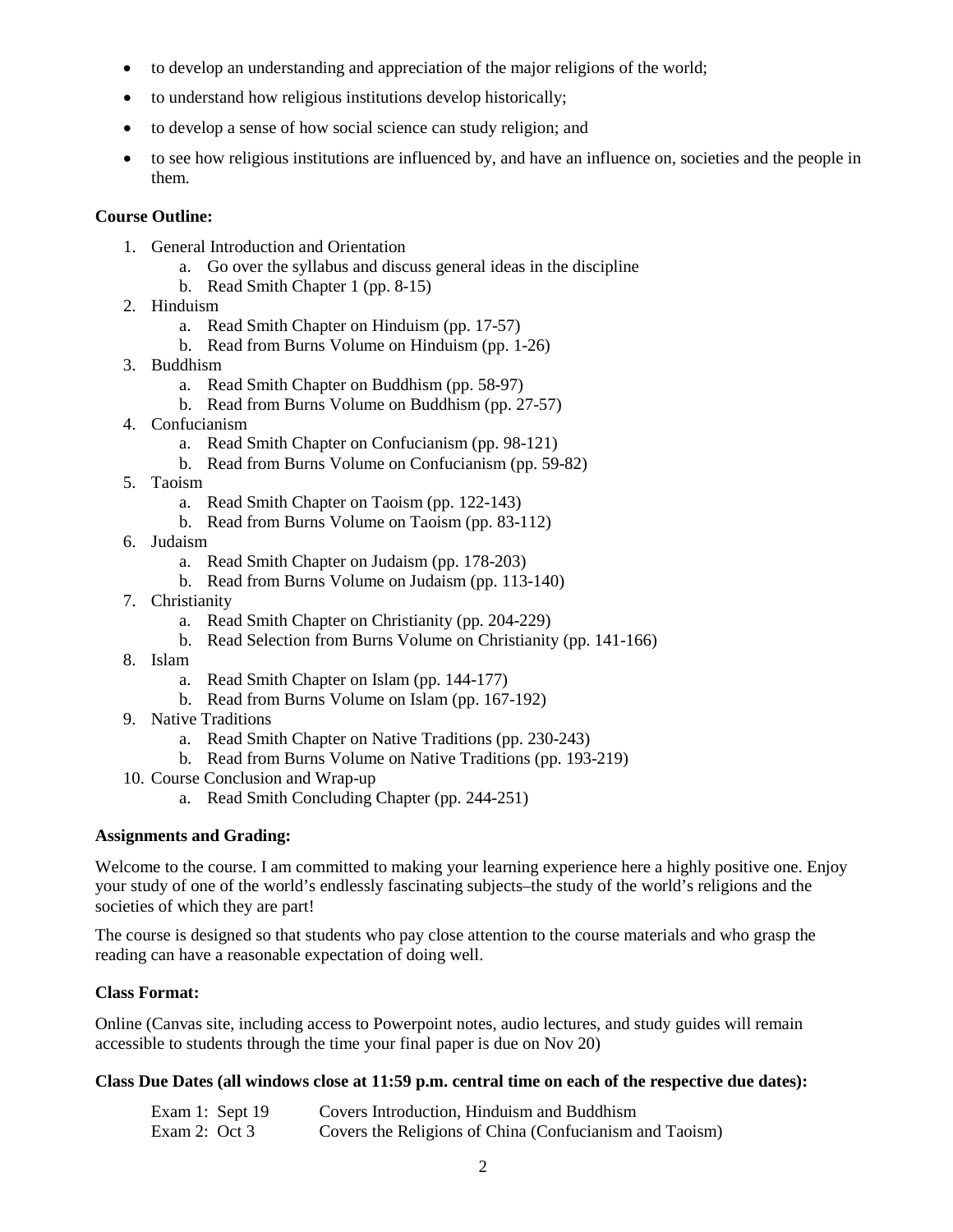| Exam 3: Oct 17      | Covers Judaism and Christianity                        |
|---------------------|--------------------------------------------------------|
| Exam 4: Oct 31      | Covers Islam and Native Traditions and Conclusion      |
| Final Paper: Nov 20 | Your Choice of Topic from One of the Religions Covered |

## **Some useful things to look for in seeking to understand a religion and the society(ies) of which it**

**is part:** (note: these are also questions around which you may organize your final paper)

- 1. Demographic characteristics
	- a. Estimates of numbers of people and their distribution (e.g. age, sex ratio, urban/rural, developed/developing countries, geography and history of parts of the world where it is most predominant.
- 2. Key beliefs
	- a. e.g. monotheistic/polytheistic/animistic, afterlife, approaches to God
- 3. Orientation to the world
	- a. Inner-worldly/other-worldly, ascetic/mystical
- 4. Sacred objects and people
	- a. e.g. Bible, Bhagavad Gita, Priests, Communion, Prasadam
- 5. Rituals and other practices
	- a. Routinized action with others, promoting commonality of focus and perceptions) e.g. sacraments, dietary prescriptions, daily prayer, proselytization practices. How do these relate to key beliefs?
- 6. Interface with other societal institutions
	- a. Promotion of social solidarity and other functions in economy, polity, family. How separate are the other major institutions (e.g polity) from religion?
- 7. Religion as an ethical guide to everyday life
	- a. Given our discussion of religion and ethics, much as Max Weber has discussed a Protestant Ethic, what are some characteristics of the ethics of the religions we are studying (e.g. Confucian Ethic, or the Taoist Ethic?) What effects have these had on individuals and institutions in society?
- 8. Explication of Sacred Texts
	- a. Based on your reading and discussion how would you explain the meaning in a passage from a tradition's scripture?
- 9. Generally
	- a. In general, when studying about a religion, to the extent possible, try to consider it from the standpoint of the people practicing that religion. In all cases, understanding is more important than judgment.
	- b. Methodologically, an important concept here is Max Weber's idea of *Verstehen*.
	- c. In addition to any specifics about a religion, you should generally be able to give the central ideas of the religion in a few paragraphs. You should then be able to expand on those central ideas with meaningful detail.
	- d. Also, attend to the considerations in the study guides available on the class Canvas site about the specifics in a given religion. Class participation is important (understanding this is an online class, still, it is important to hear and take notes on all the lectures. Also, please feel free to put questions into the class dropbox for discussion!). Ideas that are stressed in lecture and discussion in class very often wind up on the test.
	- e. One sign of intellectual maturity is the ability to think about ideas in more than one way. In general, rather than memorizing lists of things from the books or lectures, try to integrate them into your thinking, come up with examples, and discuss them.

#### **Exams:**

There are four exams, each worth 15% of the grade. They are in essay format, and follow the lectures and reading closely. Also, there are study guides for each exam posted here on Canvas that will help you prepare.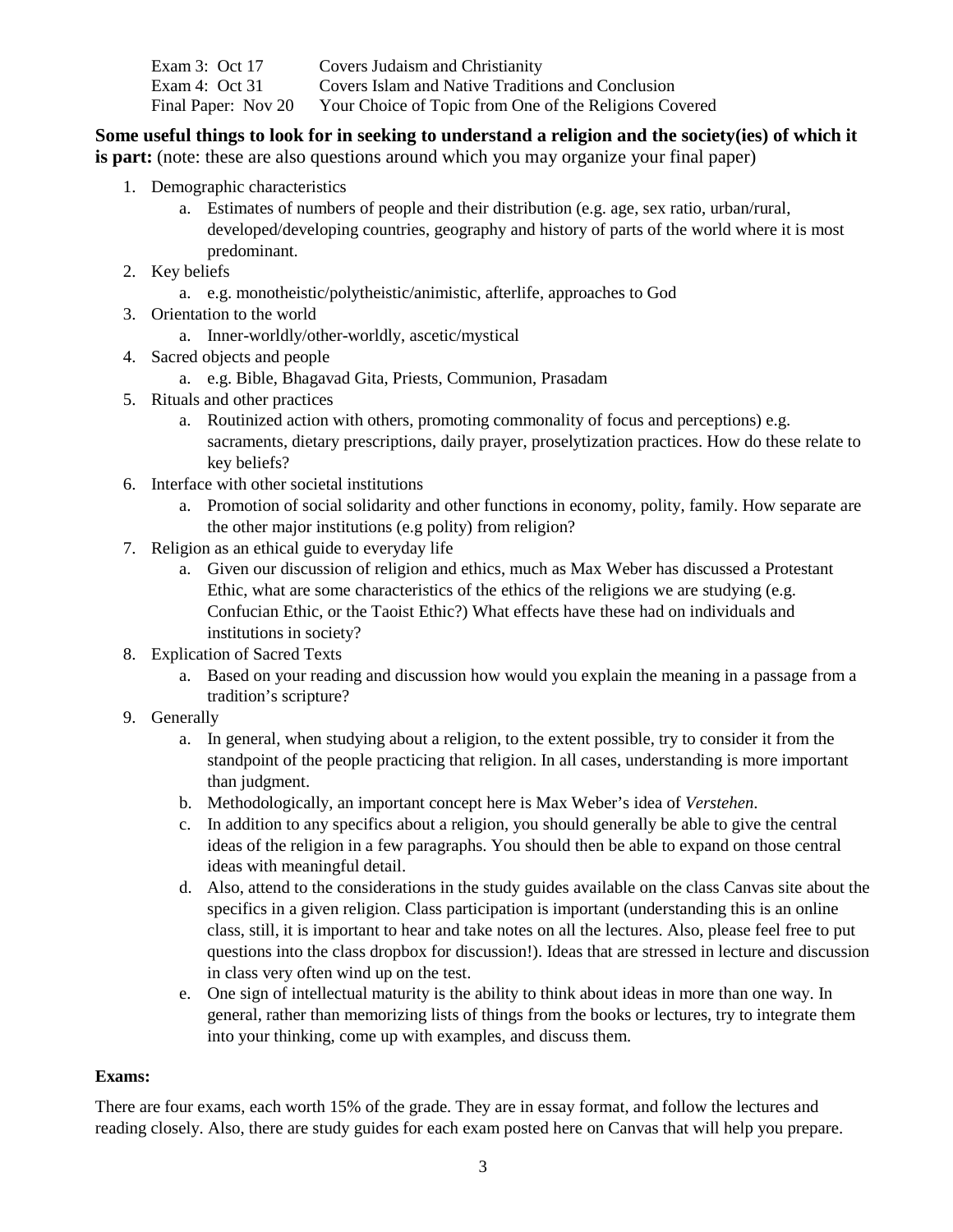Each exam has three parts. You will choose one question from each part. The exam lasts 75 minutes (self-timed, once you log into the exam part of Canvas and download your exam), but you will actually have 90 minutes, in order to cover any time for downloading or slow connection, etc. It is set up so you can type your answer right into the Canvas site, and it will save your work. Once you start, you will need to stay with it for the entire time, much as you would if you were taking it in class.

The exams are open-book and open-note. I have designed them so that, while they will make you reach, they are also designed so that students who do the reading and pay close attention to the lectures should have the reasonable expectation of doing well.

For each of the three parts, you will have some choice (you will choose from among 2 or 3 questions for each part). For each exam, we will be covering two traditions. The first part will be on one of the traditions (Hinduism in the case of exam 1), and the second part will be on the other of the traditions (Buddhism in the case of exam 1). The third part typically asks you to choose a question that is of the compare and contrast or more integrative variety (e.g. compare and contrast Hinduism and Buddhism in terms of their views on the caste system, rituals or gender roles, for example.

### **Post Seminar Assignment (Final Paper):**

A brief paper (approximately15 pages) on one of the religious traditions covered in the course, is required. A number of guidelines are here on page 3 in the syllabus. **Final Paper due date is November 20.** Unless specifically receiving permission in advance, late work is not acceptable.

The class paper accounts for 40% of the grade. You will write a paper (in standard American Sociological Association format, a handbook for which is posted on our class site) discussing one of the major world's religions covered in the *Canonical Texts* Reader. The target length is15 pages, typed, double-spaced. While there is some flexibility here, I have included some guidelines in this syllabus for the study of religions in general, and for how they are situated within their respective societies. These guidelines are also quite useful in terms of organizing your thinking for when you write your paper. There are numerous references generally available for virtually all of the major world's religions. As a target, you should plan on having about 12-15 references for your paper' s bibliography. While it is OK to get a few of those from the internet, most should be from books or scholarly papers. Each reference should be properly cited. You can write your course paper on any of the traditions covered during the semester.

### **Grading:**

This is a letter-graded course: A, B, C, D, or F.

| Assignment:                            | <b>Percent of Course Grade</b> |
|----------------------------------------|--------------------------------|
| Exams (there are 4 exams $@$ 15% each) | 60%                            |
| Post Seminar Assignment (Final Paper)  | 40%                            |

**Notice:** Failure to meet assignment due dates could result in a grade of I (Incomplete) and may adversely impact Tuition Assistance and/or Financial Aid.

### **Course Policies:**

Particularly in a class such as this, in which we seek to understand a diverse array of religious institutions and practices, each member of the class has a responsibility to maintain decorum and a right to expect that of other class members.

Academic Integrity is taken seriously by Dr. Burns and by the University of Oklahoma. Please see the Official OU website containing the most current University Policies and information regarding Academic Integrity, which are given in detail at the following web address: [\(http://integrity.ou.edu/students\\_guide.html\)](http://integrity.ou.edu/students_guide.html).

I might mention here as well that the University of Oklahoma has transitioned from D2L to Canvas. If you are not familiar with it, please do make sure to take the Canvas tutorial online, which is short and instructive. There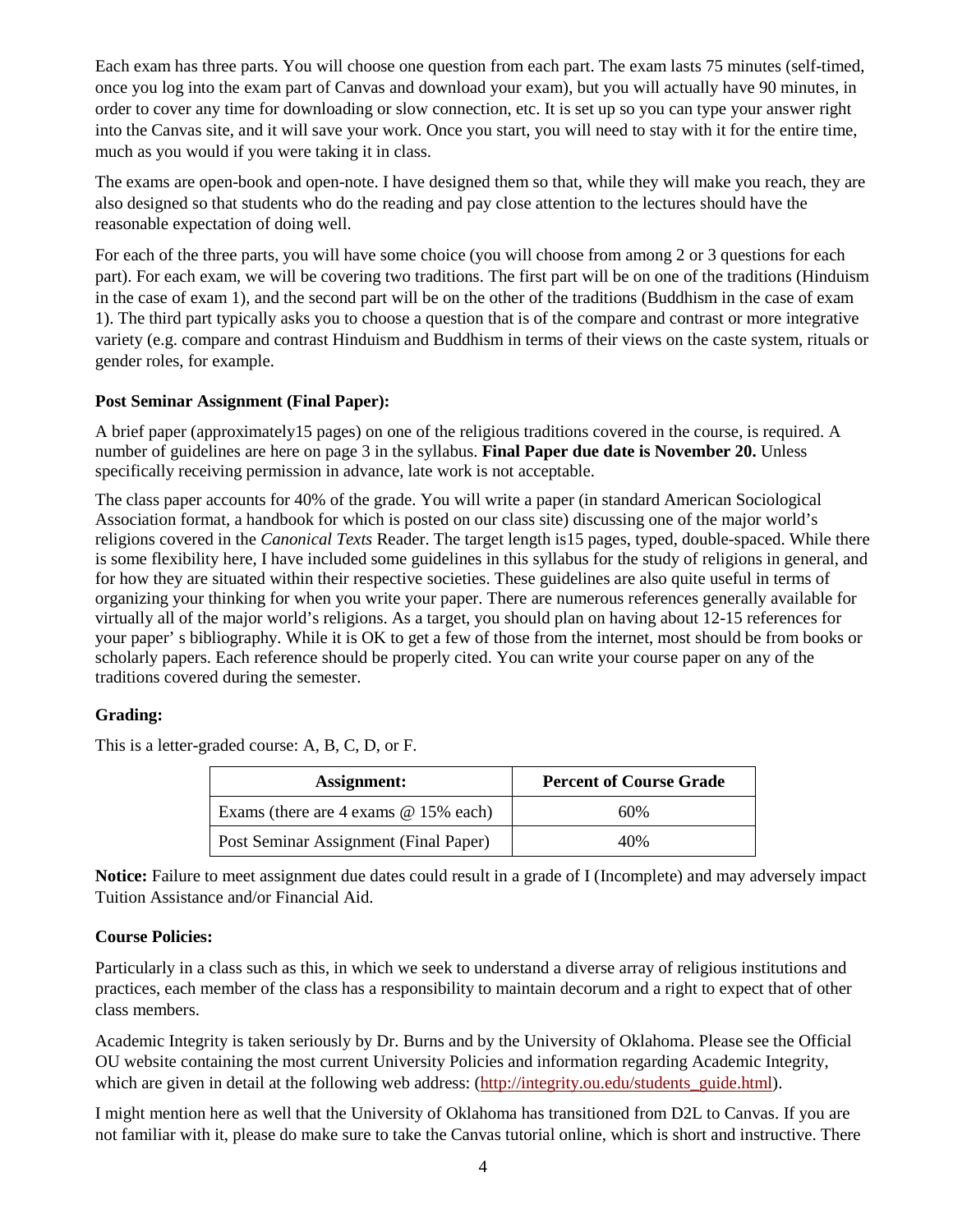are sub-topics available as well from the main Canvas site, to help if you get stuck on something in particular. The introduction is here:

<https://community.canvaslms.com/videos/1124-canvas-overview-students>

They will get you past most of the initial difficulties. If you still have Canvas problems, there is a 24-hour helpline (which I need to consult myself on occasion). The number is 405.325.HELP; once there, follow the selections for Canvas.

### **Getting Started in Canvas:**

Go to your browser (e.g. Google Chrome) and type Canvas.ou.edu and log in with your ID and Password. Then, go to the Home Page for the course (Soc 5970). Then go to the Modules tab.

Under Modules, you will see the first header for the Syllabus. You can click on that and download the syllabus any time you need to (although you already now have a copy). Just under that is an entry that says: "Welcome Video – Click on This First" Go ahead and click on that and you will hear me go through the syllabus and the overview of the course.

Then, the First of the actual lectures start under the Lectures Tab. Click on the first lecture, which is "Introductory Lecture on World Religions and Outline of Important Ideas" Then, once you have finished that, you can go to the next lecture on Hinduism, etc.

In this way, you can go through all of the lectures for the whole course at your own pace. Each of the tests are scheduled about every two weeks, with a little bit of leeway for you at the very beginning to get used to things.

When you get ready to take each of the exams, you click on the exam and take it. It is a 75 minute exam, but you have a little leeway, so you may take up to 90 minutes, to cover any slowness in downloading or uploading time.

If you have problems, feel free to email me, but I am pretty sure that once you get rolling, you will think it goes pretty smoothly. Enjoy the process, and soak in the learning

### **Policy for Late Work:**

Please contact the professor regarding his/her policy for late work

#### **Attendance Policy:**

In addition to interaction via Canvas and email contact, students are required to contact the instructor via email or telephone **before** the beginning of the course term for an initial briefing. Although physical class meetings are not part of this course, participation in all interactive, learning activities is required.

Student assignments and student/instructor communications will be conducted via Canvas, although students may contact the instructor via telephone, postal mail, email, or fax as needed

#### **Incomplete Grade Policy:**

A grade of "I" is not automatically assigned, but rather must be requested by the student by submitting to the instructor a "Petition for and Work to Remove an Incompleted Grade" form. An "I" can never be used in lieu of an "F" nor can an "I" be assigned because of excessive failure to participate in class activities.

#### **Technical Support Information:**

If you experience technical problems, contact Information Technology by visiting their website at: <http://webapps.ou.edu/it/> or contacting them by telephone at: (405) 325-HELP (4357).